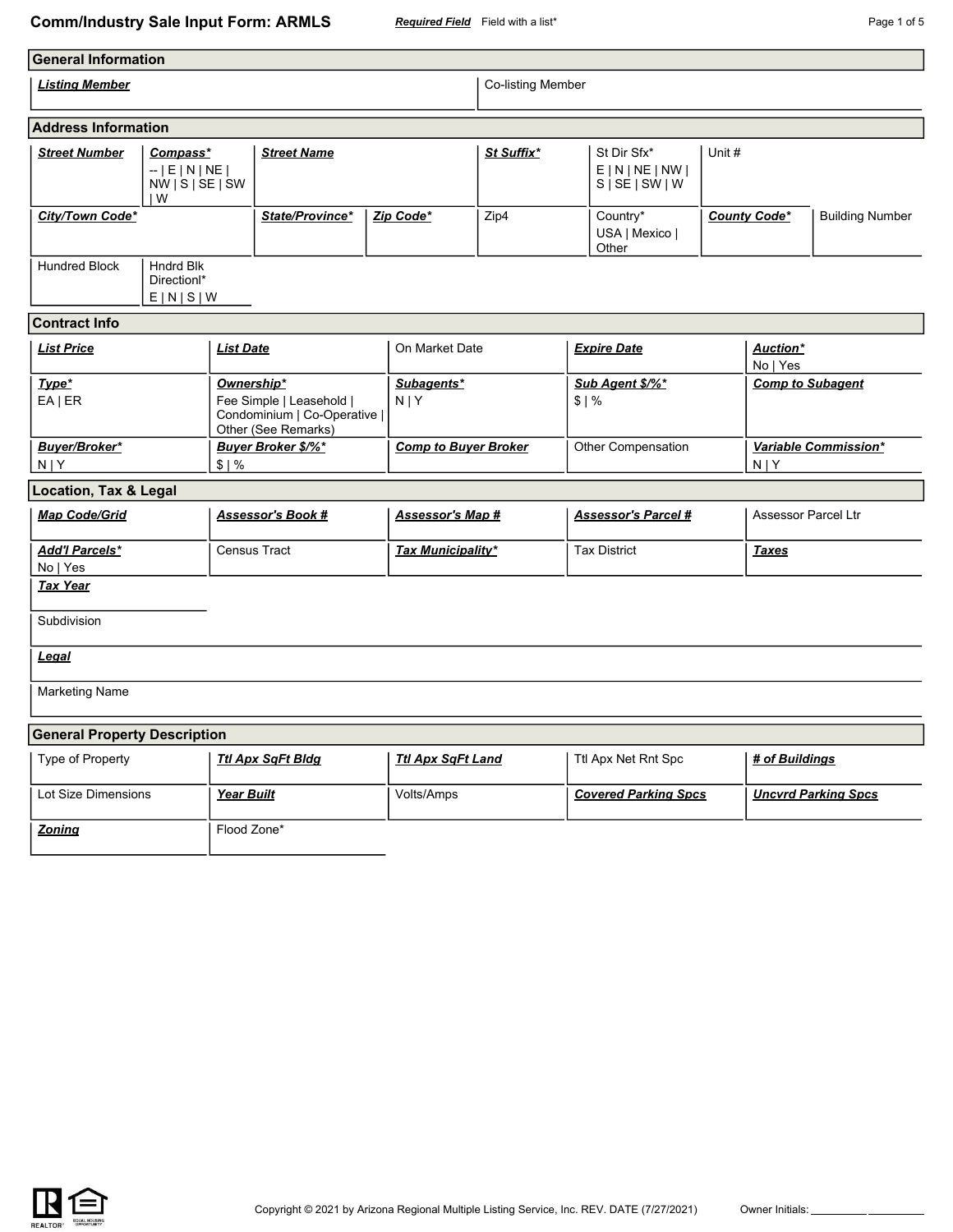| <b>Remarks &amp; Misc</b> |
|---------------------------|
| Cross Street              |
| Directions                |
|                           |
|                           |
| <b>Public Remarks</b>     |
|                           |
| Private Rmks - DND2       |
|                           |
|                           |
| Semi-Private Remarks      |
|                           |
|                           |
| Office Remarks            |
|                           |
| $\Box$ .<br>$\Box$        |

Seller Opt Out: Seller Directs Listing to be Excluded from Internet Seller Directs Address to be Excluded from Internet Seller Directs Listing to Not Be Used in AVMs on Internet L\_Seller Directs Listing to Not Allow Comments on Internet Publish this listing to: ⊟IDX ⊟azcentral / Street Scout ⊟realtor.com ⊟Homes.com ⊟Homesnap ⊡Nighthawk ⊡Apartments.com ⊟Open Houses Direct **Showingly** 

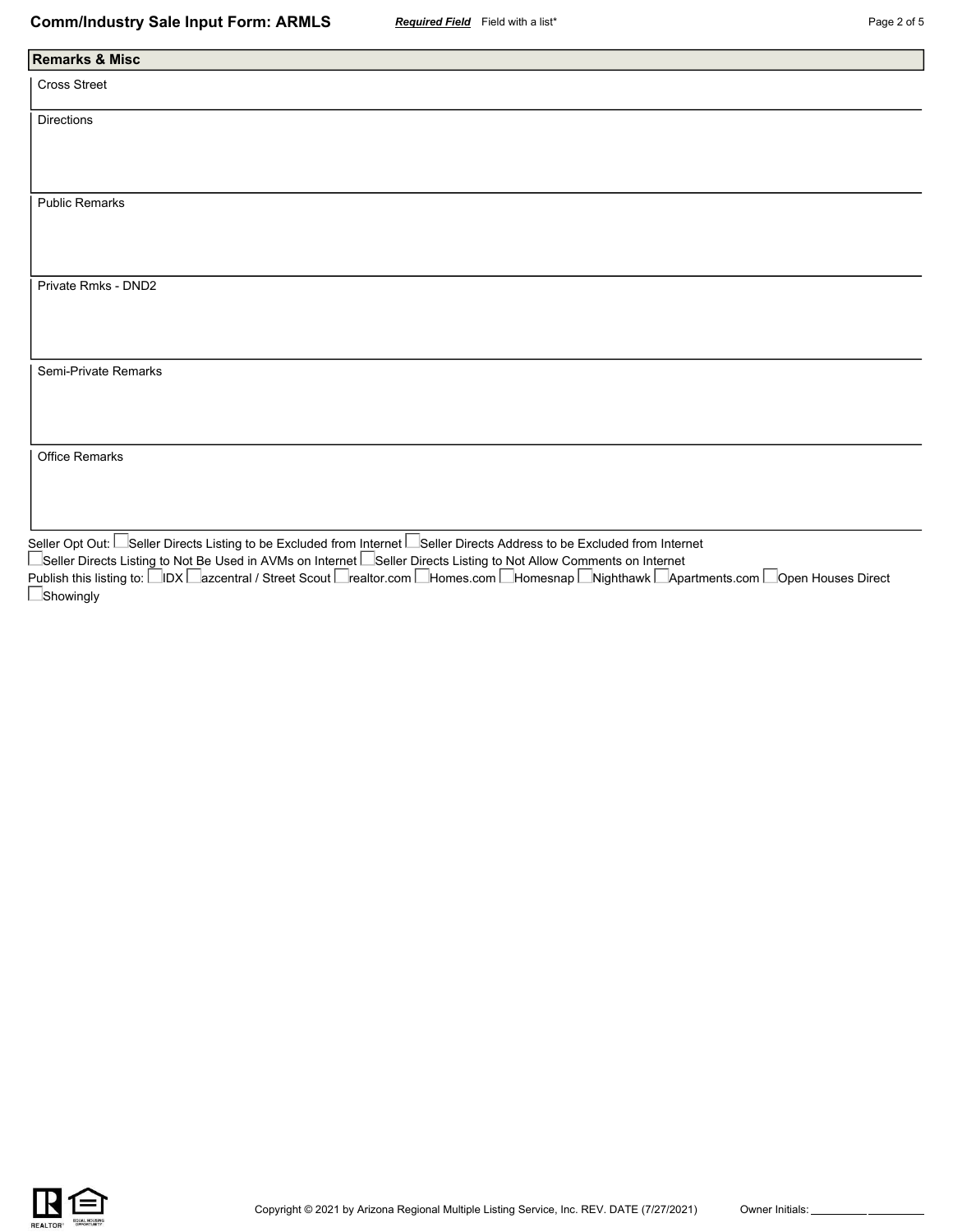**Comm/Industry Sale Input Form: ARMLS** *Required Field* Field with a list\* **Page 3 of 5** Page 3 of 5

| <b>Auction Info</b>              |                           | <b>Income &amp; Expenses</b>                         |                                           |  | Floors: 1 to 7 req'd                      |                                             |  |
|----------------------------------|---------------------------|------------------------------------------------------|-------------------------------------------|--|-------------------------------------------|---------------------------------------------|--|
| <b>Auction Date:</b>             |                           | Annual Elec Exp:                                     |                                           |  | Concrete                                  | Vinyl                                       |  |
| Minimum Bid Price:               |                           | Annual Gas Exp:                                      |                                           |  | Sealed                                    | Wood                                        |  |
| Reserve:                         |                           | Annual Ins Exp:                                      |                                           |  | Ceramic Tile                              | Carpet                                      |  |
| <b>Auction Contact Name:</b>     |                           | Annual Land Lse Exp:                                 |                                           |  | Other                                     |                                             |  |
| <b>Auction Contact Phn:</b>      |                           | Annual Landscape Exp:                                |                                           |  | Ceiling Height: 1 to 7 req'd              |                                             |  |
| Auction License Nbr:             |                           | Annual Legal & Acctg:                                |                                           |  |                                           |                                             |  |
|                                  |                           | Annual Maint Exp:                                    |                                           |  | 8 Feet or Less<br>10.1 Feet to 12 Feet    | 8.1 Feet to 10 Feet<br>12.1 Feet to 14 Feet |  |
| <b>Legal Info</b>                |                           | Annual Mgmt Exp:                                     |                                           |  | 14.1 Feet to 16 Feet                      | 16.1 Feet to 28 Feet                        |  |
| Township:                        |                           | Annual Trash Exp:                                    |                                           |  | 28.1 Feet or Over                         |                                             |  |
| Range:                           |                           | Annual Wtr/Swr Exp:                                  |                                           |  |                                           |                                             |  |
| Section:                         |                           | <b>Owner Association:</b>                            |                                           |  | Heating: 1 to 10 req'd                    |                                             |  |
| <b>Lot Number:</b>               |                           | <b>Annual Ownr Asoc Fee:</b>                         |                                           |  | Ceiling                                   | Propane                                     |  |
| Cnty Rcrd Bk & Pg #:             |                           | Annual PAD Fee:                                      |                                           |  | Natural Gas                               | Electric                                    |  |
| <b>Bay Info</b>                  |                           | Annual Rplcmnt Rsrvs:                                |                                           |  | Radiant                                   | Heat Pump                                   |  |
|                                  |                           | Annual Other Expense:                                |                                           |  | Office Heated                             | Warehouse Heated                            |  |
| # of Bays:                       |                           | <b>Gross Annual Sch Inc:</b>                         |                                           |  | Solar                                     | 2 or More Units                             |  |
| # of Bay Doors:                  |                           | Other Income:                                        |                                           |  | <b>ENERGY STAR Qualified</b><br>Equipment | None                                        |  |
| Bay Door Height:                 |                           | <b>Vacancy Allowance:</b>                            |                                           |  | Other                                     | See Remarks                                 |  |
| Bay Door Width:                  |                           | Adjusted Gross Inc:                                  |                                           |  |                                           |                                             |  |
| Bay Size:<br>Max Span Lineal Ft: |                           | <b>Net Operating Income:</b>                         |                                           |  | Cooling: 1 to 12 reg'd                    |                                             |  |
|                                  |                           | <b>Pmt &amp; Rate Info</b>                           |                                           |  | Central A/C                               | Window/Wall Unit                            |  |
| Building Type: 1 to 6 req'd      |                           |                                                      |                                           |  | Office A/C                                | Office Evap                                 |  |
| Commercial                       | Industrial                | Down Payment:                                        |                                           |  | Warehouse A/C<br>Warehouse Fan(s)         | Warehouse Evap                              |  |
| Office                           | Manufacturing             | Cap Rate:                                            |                                           |  |                                           | Roof Turbine(s)                             |  |
| Distribution/Warehse             | Other (See Remarks)       | 1st Encumbrance:                                     |                                           |  | <b>Chiller System</b>                     | Heat Pump                                   |  |
|                                  |                           | 1st Interest Rate:                                   |                                           |  | <b>ENERGY STAR Qualified</b><br>Equipment | None                                        |  |
| Current Use: 1 to 19 req'd       |                           | 1st Years Remaining:                                 |                                           |  | Other                                     | See Remarks                                 |  |
| <b>Mixed Use</b>                 | <b>Service Business</b>   | 1st Payment:                                         |                                           |  |                                           |                                             |  |
| <b>Retail PAD</b>                | <b>Religious Facility</b> |                                                      | 1st Payment Freq:                         |  |                                           | Loading Facilities: 1 to 9 req'd            |  |
| Automobile                       | Packge Store(Liquor)      |                                                      | 2nd Encumbrance:                          |  |                                           | <b>Truck Well</b>                           |  |
| Restaurant                       | Fast Food                 | 2nd Interest Rate:                                   |                                           |  | Truck Well 2 or More                      | Dock Leveler(s)                             |  |
| Medical/Dental                   | Recreational<br>Office    | 2nd Years Remaining:                                 |                                           |  | Grade Level                               | Drive-in Door(s)                            |  |
| Mini-Storage<br>Warehouse        | Retail                    | 2nd Payment:                                         |                                           |  | <b>RR Loading Dock</b>                    | None                                        |  |
| Wholesale                        | <b>Food Service</b>       | 2nd Payment Freq:                                    |                                           |  | Other (See Remarks)                       |                                             |  |
| Bar                              | Other                     | 3rd Encumbrance:                                     |                                           |  | Interior: 1 to 15 req'd                   |                                             |  |
| See Remarks                      |                           | 3rd Interest Rate:                                   |                                           |  | Finished                                  | Unfinished                                  |  |
|                                  |                           | 3rd Years Remaining:                                 |                                           |  | Finished to Suit                          | <b>Fire Sprinklers</b>                      |  |
| <u>Stories:</u> 1 req'd          |                           | 3rd Payment:                                         |                                           |  | <b>Halon Sprinklers</b>                   | Smoke Detector(s)                           |  |
| 1 Story                          | 2 Stories                 | 3rd Payment Freq:                                    |                                           |  | <b>Security System</b>                    | Security Light(s)                           |  |
| 3 - 4 Stories                    | 5 - 10 Stories            | Total Owed:                                          |                                           |  | Security Camera(s)                        | Alarm System                                |  |
| 11+ Stories                      | Other (See Remarks)       | Equity:                                              |                                           |  | Safe/Vault                                | Phone System                                |  |
|                                  |                           | Avg Rent P/SqFt:                                     |                                           |  | <b>Private Restrooms</b>                  | <b>Public Restrooms</b>                     |  |
|                                  |                           | Assessment Balance:                                  |                                           |  | Other (See Remarks)                       |                                             |  |
|                                  |                           | Assessment Bal Yrs:                                  |                                           |  | Exterior                                  |                                             |  |
|                                  |                           | Construction: 1 to 8 reg'd                           |                                           |  | Corner Lot                                | Dual Street Ftg                             |  |
|                                  |                           | <b>Block</b>                                         | Tilt-Up                                   |  | Sprinkler Sys-Ground                      | Landscaping                                 |  |
|                                  |                           | <b>Curtain Wall</b>                                  | Stucco                                    |  | Storage Yard                              | Roof Sign                                   |  |
|                                  |                           | Metal                                                | Frame - Wood                              |  | Pole Sign                                 | <b>Building Sign</b>                        |  |
|                                  |                           | <b>Brick</b>                                         | Ducts Professionally Air-                 |  | Monument Sign                             | Security Light(s)                           |  |
|                                  |                           |                                                      | Sealed                                    |  | Security Camera(s)                        | Other (See Remarks)                         |  |
|                                  |                           | <b>ICAT Recessed Lights</b><br>Low VOC Wood Products | Low VOC Insulation<br>Other (See Remarks) |  | <u>Fencing:</u> 1 to 10 req'd             |                                             |  |
|                                  |                           | Roofing: 1 to 10 req'd                               |                                           |  | <b>Block</b>                              | Wood                                        |  |
|                                  |                           |                                                      |                                           |  | Chain Link                                | Concrete Panel                              |  |
|                                  |                           | Comp Shingle                                         | Built-Up                                  |  | Wire                                      | Partial                                     |  |
|                                  |                           | Tile                                                 | Rock                                      |  | Security                                  | None                                        |  |
|                                  |                           | Shake                                                | Concrete                                  |  | Other                                     | See Remarks                                 |  |
|                                  |                           | Foam                                                 | Rolled                                    |  |                                           |                                             |  |
|                                  |                           | Metal                                                | Other (See Remarks)                       |  |                                           |                                             |  |

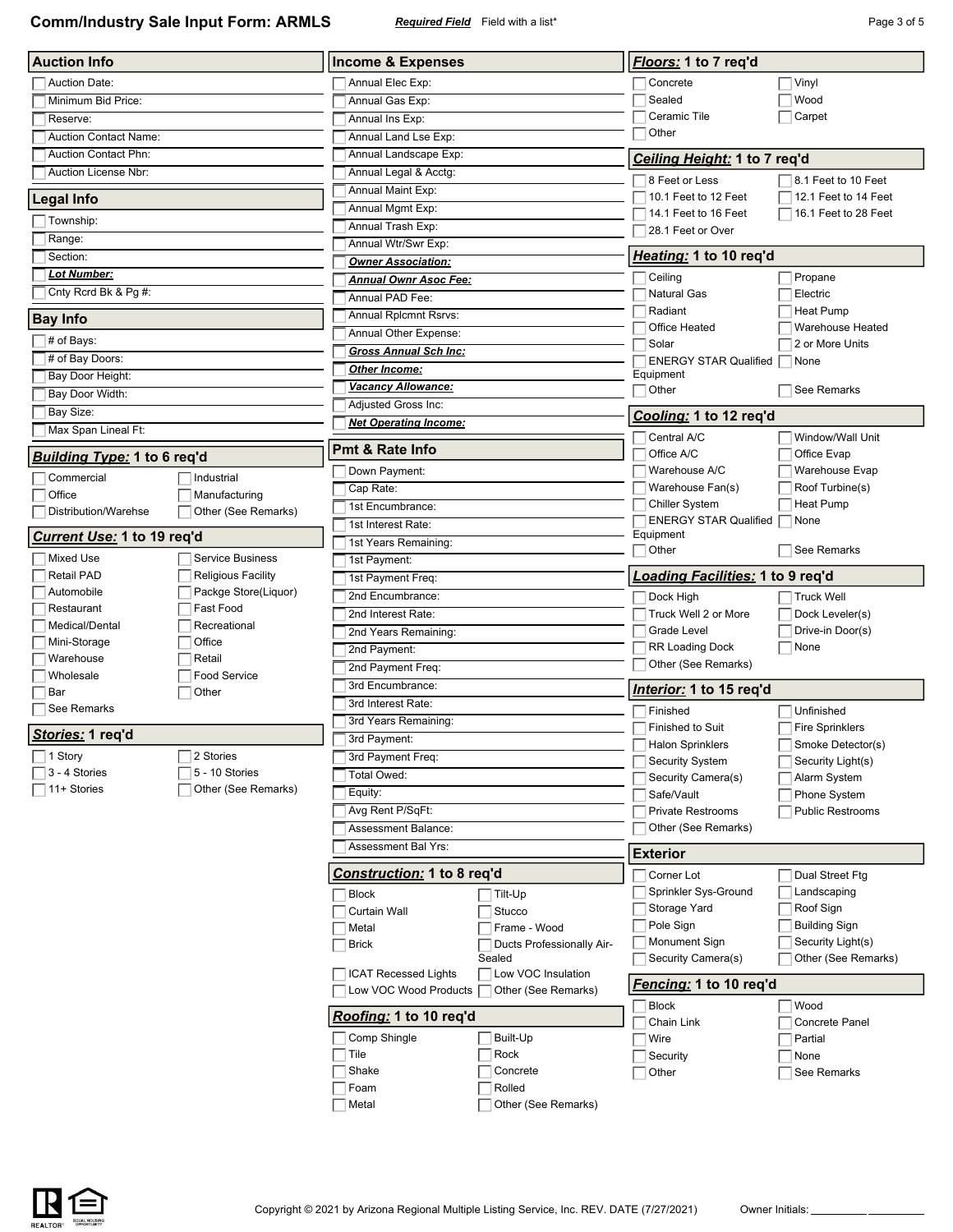**Comm/Industry Sale Input Form: ARMLS** *Required Field* Field with a list\* **Page 4 of 5** Page 4 of 5

| <b>Amenities</b>               |                          | Owner Wants: 1 to 10 req'd             |                             | <b>Existing 2nd Loan</b>              |                                                |
|--------------------------------|--------------------------|----------------------------------------|-----------------------------|---------------------------------------|------------------------------------------------|
| Freight Elevator(s)            | Public Elevator(s)       | Cash Only                              | Cash to Loan                | Farm Home                             | Private                                        |
| <b>Basement</b>                | Physcl Chlgd (SRmks)     | Owner May Carry                        | Wrap                        | Wrap                                  | Treat as Free&Clear                            |
| Conference Room                | <b>Exercise Room</b>     | 1031 Exchange                          | Trade                       | <b>SBA</b>                            | <b>IDA Bond</b>                                |
| <b>Reception Room</b>          | Clean Room               | Lease Option/Purchse                   | Lease                       | Other (See Remarks)                   |                                                |
| Showroom                       | Cafeteria                | Sale/Leaseback                         | Other (See Remarks)         |                                       |                                                |
| Kitchen                        | Computer Room            |                                        |                             | <b>Existing 2nd Ln Type</b>           |                                                |
| <b>LAN Compatible Copr</b>     | <b>Raised Floor</b>      | Occupant - DND2: up to 1               |                             | Fixed                                 | Adjustable/Graduated                           |
| <b>Fiber Optic Availble</b>    | Showers - Office         | Vacant                                 | Owner                       | Not Applicable                        |                                                |
| Showers - Plant                | Skylight(s)              | Tenant                                 | Interim Occupant            | <b>Existing 2nd Ln Trms</b>           |                                                |
| Security Gate                  | Display Window(s)        | <b>Showing Instructions</b>            |                             | Assume-No Qualify                     | Assume-Qualify                                 |
| Overhead Crane                 | Other (See Remarks)      | Drive By Only                          | Do Not Disturb              | Non Assumable                         | Balloon                                        |
| Parking: 1 to 9 req'd          |                          | Special Instructions See               |                             | No Prepay Penalty                     | Interest Only                                  |
| Fenced                         | Free                     | <b>Private Remarks</b>                 |                             | Not Applicable                        |                                                |
| Fee                            | <b>Parking Structure</b> | <b>Permission Required to Show:</b>    |                             | <b>Existing 3rd Loan</b>              |                                                |
| <b>Public Parking</b>          | <b>Private Parking</b>   | To Schedule Showing:                   |                             |                                       |                                                |
| Paved Parking                  | None                     | Notify:                                |                             | Farm Home                             | Private                                        |
| Other (See Remarks)            |                          | Primary Showing Contact:               |                             | Wrap                                  | Treat as Free&Clear                            |
| <i>Electric:</i> 1 to 16 req'd |                          | <b>ARMLS Lockbox:</b>                  |                             | <b>SBA</b><br>Other (See Remarks)     | <b>IDA Bond</b>                                |
| <b>APS</b>                     | <b>SRP</b>               | <u>Non-ARMLS Lockbox:</u>              |                             |                                       |                                                |
| <b>City Electric</b>           | Underground              | Sign on Property:                      |                             | <b>Existing 3rd Ln Type</b>           |                                                |
| <b>Master Meter</b>            | Submetered System        | <b>Property Access</b>                 |                             | Fixed                                 | Adjustable/Graduated                           |
| <b>Individual Meter</b>        | 220                      | Alarm Code - DND2:                     |                             | Not Applicable                        |                                                |
| 440                            | Over 220 Amp             | Gate Code - DND2:                      |                             | <b>Existing 3rd Ln Trms</b>           |                                                |
| 3 Phase Power                  | Motor Generator UPS      | Mech-box Code - DND2:                  |                             | Assume-No Qualify                     | Assume-Qualify                                 |
| Solar                          | Generator                | Other Code - DND2:                     |                             | Non Assumable                         | Balloon                                        |
| <b>SSVEC</b>                   | None                     | Lockbox Location:                      |                             | No Prepay Penalty                     | Interest Only                                  |
| Other (See Remarks)            |                          | <b>Special</b>                         |                             | Not Applicable                        |                                                |
| Gas: 1 to 11 req'd             |                          | Owner/Agent                            | FIRPTA may apply            | <b>Existing Othr Ln Trm</b>           |                                                |
| SW Gas                         | City Gas                 | Exclusion(s) (SRmks)                   | <b>REO Property</b>         | Interest Only                         | <b>Balloon/Call Prvisn</b>                     |
| Underground                    | Propane Bottled          | <b>Estate Sale</b>                     | Court Approval Req          | Not Applicable                        | Other (See Remarks)                            |
| Propane Piped                  | <b>Master Meter</b>      | Lender/Corp Apr Req                    | Incorporated Area           |                                       |                                                |
| Submetered System              | <b>Individual Meter</b>  | Unincorporated Area                    | <b>Runway Access</b>        | <b>Roads/Streets</b>                  |                                                |
| <b>High Pressure</b>           | None                     | <b>Economic Redvlpmnt</b>              | Enterprise Zone             | Gravel                                | Dirt                                           |
| Other (See Remarks)            |                          | Have First Right                       | Accepting Back-Ups          | Treated                               | Asphalt                                        |
| Water: 1 to 14 req'd           |                          | <b>Status Update</b>                   |                             | <b>Dedicated Street</b>               | <b>Private Street</b>                          |
| <b>City Franchise</b>          | <b>Private Franchise</b> | <b>Multiple Offers Recd</b>            | <b>REO Apprvl Indicated</b> | Concrete<br>Sidewalk(s)               | Curb(s) & Gutter(s)<br>Alley                   |
| <b>Community Franchise</b>     | Domestic Well            | Buyer Signed Bnk Add                   | SS Offr Submtd Lendr        |                                       |                                                |
| Shared Well                    | Wtr Rghts Grndfthrd      |                                        |                             | <b>Traffic Count</b>                  |                                                |
| Irrigation                     | <b>Master Meter</b>      | Source of Fincl Data: 1 to 7 req'd     |                             | Up to 5,000                           | 5,001 to 15,000                                |
| Submetered System              | <b>Individual Meter</b>  | Provided by Owner                      | Provided by Accntnt         | 15,001 to 25,000                      | 25,001 to 35,000                               |
| CAP                            | None                     | Projected Proforma                     | <b>Books Shown</b>          | 35,001 to 50,000                      | 50,001 to 75,000                               |
| Other                          | See Remarks              | Tax Return                             | Unknown                     | 75,001 to 100,000                     | 100,001 to 120,000                             |
| Sewer: 1 to 8 req'd            |                          | Other (See Remarks)                    |                             | 120,001 to 150,000                    | 150,001 to 175,000                             |
| Sewer - Public                 | Sewer - Private          | <b>Existing 1st Loan</b>               |                             | 175,001 to 200,000                    | Over 200,000                                   |
| Sewer - Available              | Sewer-In & Connected     | Farm Home                              | Private                     | Not Available                         | Unknown                                        |
| Septic Tank                    | Septic in & Cnctd        | Wrap                                   | Treat as Free&Clear         | Other (See Remarks)                   |                                                |
| No Sewer/Septic                | Other (See Remarks)      | <b>SBA</b>                             | <b>IDA Bond</b>             | Reports/Disclosures: 1 to 18 req'd    |                                                |
| <b>Freeway/Highway</b>         |                          |                                        |                             |                                       |                                                |
|                                |                          | Other (See Rmks)                       |                             | Soil Test                             | Perc Test                                      |
| Frontage                       | Up to 1 Mile             | <b>Existing 1st Ln Type</b>            |                             | Seller Prop Disc Stm                  | Archeological Site                             |
| $1.1 - 2$ Miles                | 2.1 - 5 Miles            |                                        |                             | Coastal Barrier Act                   | Appraisal                                      |
| Over 5.1 Miles                 | Access                   | Fixed                                  | Adjustable/Graduated        | <b>Boundary Survey Avlb</b>           | <b>ALTA Survey Availbl</b>                     |
| Other (See Remarks)            |                          | Not Applicable                         |                             | Development Plan Avl                  | Special Assmnt Dist                            |
|                                |                          | <b>Existing 1st Ln Trms</b>            |                             | Water Well Report                     | Water Cap/Quality Rp                           |
| Railroad                       |                          | Assume-No Qualify                      | Assume-Qualify              | APOD/Backup Avaible                   | Ada Compliance Rpt                             |
| Rail Served                    | RIRd up to 1 Mile        | Non Assumable                          | <b>Balloon/Call Prvisn</b>  | Subd Rpt/Exemption<br>Well Disclosure | Sch of Personal Prop<br>Vicinity of an Airport |
| Railroad 1 - 5 Miles           | Available                | No Prepay Penalty                      | Interest Only               | None                                  | Other (See Remarks)                            |
| Other (See Remarks)            |                          | Fin Info Sub to Veri<br>Not Applicable | All Asm Exist No Qlf        |                                       |                                                |

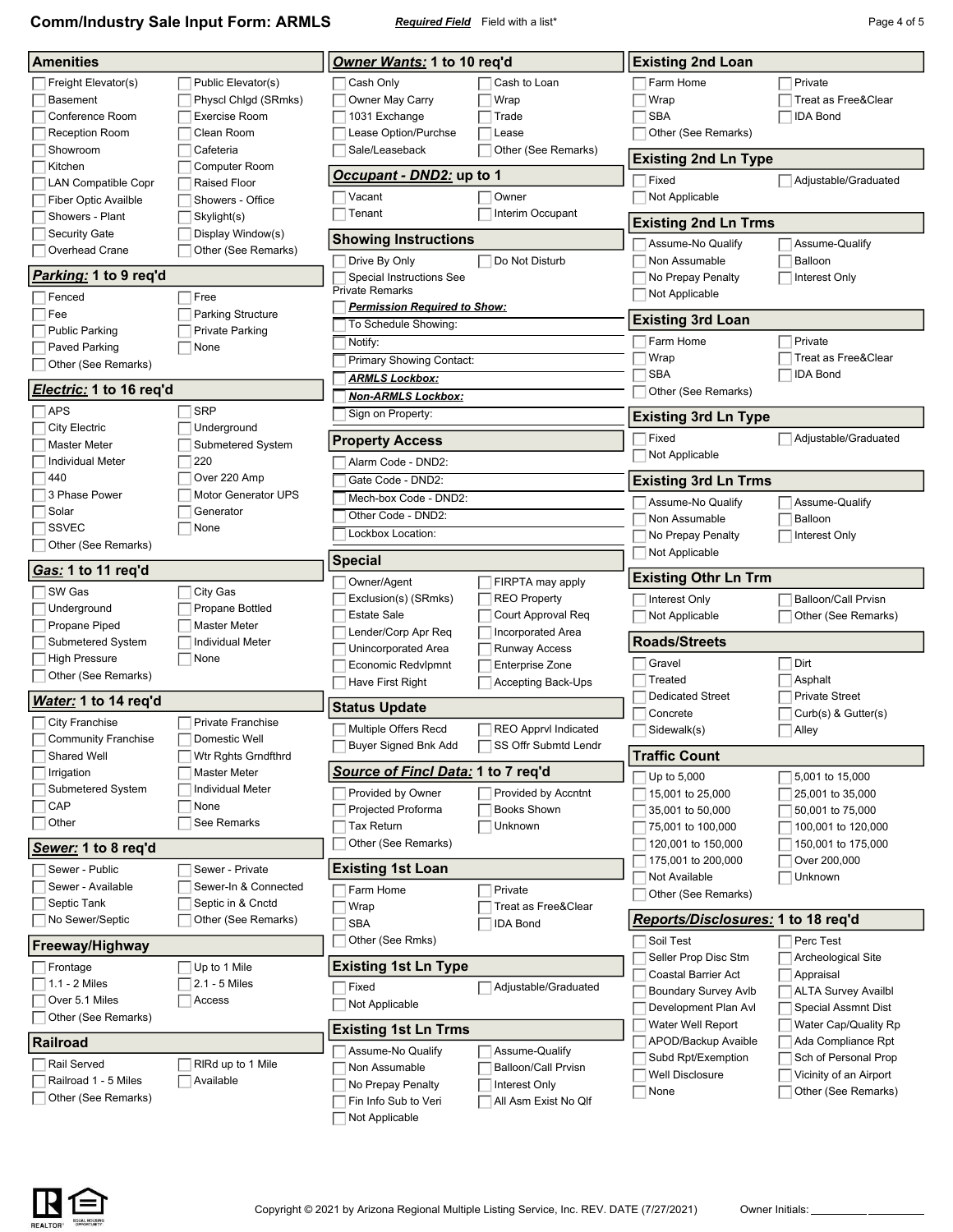| <b>Use Restrictions</b>                           | <i>Environmental:</i> 1 to 7 reg'd          | <b>Contact Info</b>   |
|---------------------------------------------------|---------------------------------------------|-----------------------|
| Designated Flood Pln<br>Deed Restrictions         | Phase I Available<br>Phase II Available     | List Agt Primary Phn: |
| CC&R's<br>Currently Leased                        | Unauthorized Dump St<br>Fuel/Chemical Tanks | CoList Primary Phn:   |
| Non Conforming Use<br>Airport Flight Zone         | Super Fund/WQARF/DOD None                   | Office Fax Number:    |
| Hillside Ordinance<br><b>Existing Easement(s)</b> | Other (See Remarks)                         | List Agent Home Phn:  |
| Other (See Remarks)                               |                                             | List Agent Hme Phn 2: |
|                                                   |                                             | List Agent Cell Phn:  |
|                                                   |                                             | List Agent Cell Phn2: |
|                                                   |                                             | List Agent Ofc Phn2:  |
|                                                   |                                             |                       |

#### **Owner's Signature**

The undersigned Owner acknowledges and reaffirms that this Profile Sheet is an integral part of the Listing Contract between Owner and Broker, that all information in the Profile Sheet is true, correct and complete, that the Owner will promptly notify Broker if there is any material change in such information during the term of this Listing and that Owner will indemnify other persons for inaccuracies in such information as further provided in the Listing Contract. If there is a conflict between the Listing Contract and this Profile Sheet, the terms of this Profile Sheet shall prevail. Owner agrees to indemnify and hold Broker, all Boards or Associations of REALTORS®, ARMLS and all other brokers harmless against any and all claims, liability, damage or loss arising from any misrepresentation or breach of warranty by Owner in this Listing, any incorrect information supplied by Owner and any facts concerning the Property not disclosed by Owner, including without limitation, any facts known to Owner relating to adverse conditions or latent defects.

Owner **Date** 

Owner **Date** 

#### **Listing Agent's/Broker's Signature**

The undersigned Agent/Broker represents and warrants that the information in and manner of execution of this Profile Sheet and the related Listing Contract comply in all respects with the Rules and Regulations of ARMLS and the Agent's/Broker's Board or Association of REALTORS®.

Listing Broker Date

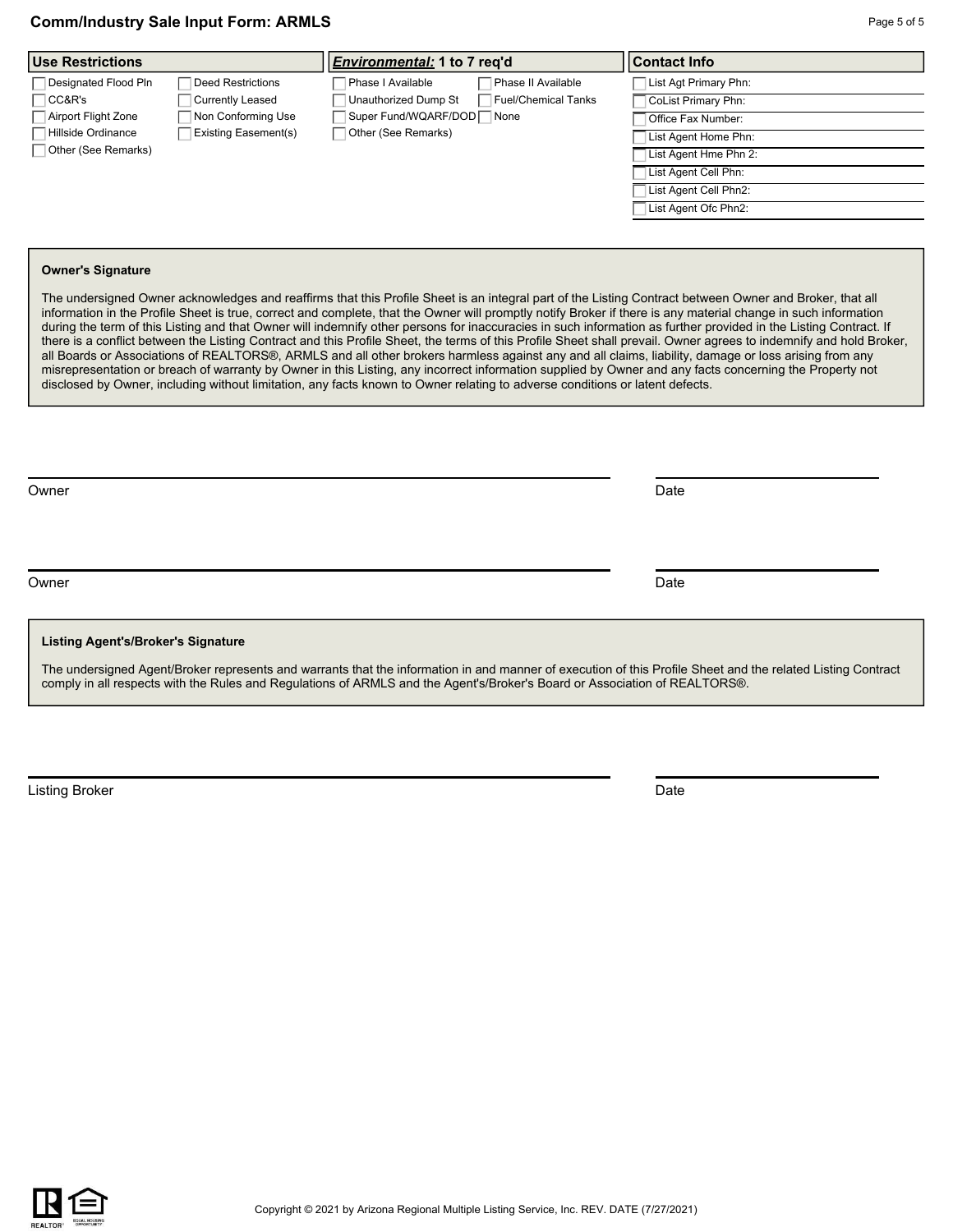## **Value Lists for Comm/Industry Sale Input Form: ARMLS**

| <b>St Suffix</b>              |                                 |                        | <b>City/Town Code</b>                           |           |                                          |                        | Happy Jack                         |   | Morristown                                     | Salome                                | Tonolea                                   |
|-------------------------------|---------------------------------|------------------------|-------------------------------------------------|-----------|------------------------------------------|------------------------|------------------------------------|---|------------------------------------------------|---------------------------------------|-------------------------------------------|
|                               |                                 |                        |                                                 |           |                                          |                        | Harcuvar<br><b>Hard Rocks</b>      |   | Mountain View<br>Mountainaire                  | San Carlos<br>San Jose                | Tonopah<br>Tonto Basin                    |
|                               | Land                            |                        | Adamana                                         |           | Cornfields                               |                        | Harquahala                         |   | Mt Lemmon                                      | San Luis                              | <b>Tonto Village</b>                      |
| Alley                         | Landing                         | $\bullet$              | Agua Caliente                                   |           | Cornville                                |                        | Harshaw                            |   | Munds Park                                     | San Manuel                            | Topawa                                    |
| Annex                         | Lane                            |                        | Aguila                                          |           | Corona De Tucson                         | $\bullet$              | Hassayampa                         |   | Munds Park/Pinew                               | San Miguel                            | <b>Topock</b>                             |
| Arcade<br>Avenue              | Light<br>Lights                 |                        | Ahwatukee<br>Ajo                                |           | Cortaro<br>Cottonwood                    |                        | Hawley Lake<br>Hayden              |   | Na Ah Tee<br>Naco                              | San Pedro<br>San Simon                | <b>Tortilla Flat</b><br>Tortolita         |
| Bayou                         | Loaf                            |                        | Ak Chin                                         |           | Cove                                     |                        | Heber                              |   | Navajo                                         | San Tan Valley                        | Toyei                                     |
| Beach                         | Lock                            |                        | Alpine                                          |           | <b>Covered Wells</b>                     |                        | Hereford                           |   | Navajo Station                                 | San Xavier                            | Truxton                                   |
| Bend                          | Locks                           |                        | Amado                                           |           | Cow Springs                              |                        | <b>Hermits Rest</b>                |   | Nazlini                                        | San Xavier India                      | Tsaile                                    |
| Bluff<br><b>Bluffs</b>        | Lodge<br>Loop                   |                        | Anegam<br>Anthem                                |           | Cowlic<br>Cross Canyon                   |                        | Hickiwan<br>Higley                 |   | Nelson<br>New Kingman                          | Sand Springs<br>Sanders               | <b>Tuba City</b><br>Tubac                 |
| <b>Bottom</b>                 | Mall                            |                        | Apache                                          |           | Crown King                               |                        | Hillside                           |   | <b>New River</b>                               | Santa Cruz                            | Tucson                                    |
| Boulevard                     | Manor                           |                        | Apache Junction                                 |           | Cucklebur                                |                        | Hilltop                            |   | Nicksville                                     | Santa Rosa                            | Tucson - Davis                            |
| Box                           | Manors                          |                        | Aravaipa                                        |           | Dateland                                 |                        | Holbrook                           |   | Nogales                                        | Santa Rosa Ranch                      | Monthan AFB                               |
| Branch<br><b>Bridge</b>       | Meadow<br>Meadows               |                        | Aripine<br>Arivaca                              |           | Dennebito<br>Dennehotso                  |                        | Hollywood<br>Hon Dah               |   | Nolic<br>North Komelik                         | Sasabe<br>Scottsdale                  | <b>Tucson Estates</b><br>Tumacacori       |
| <b>Brook</b>                  | Mews                            |                        | Arivaca Junction                                |           | Desert Hills                             |                        | Hope                               |   | North Rim                                      | Seba Dalkai                           | Tumacacori-                               |
| <b>Brooks</b>                 | Mill                            |                        | Arizola                                         |           | <b>Desert View</b>                       |                        | Horsethief Basin                   |   | Northern Arizona                               | Second Mesa                           | Carmen                                    |
| Burg                          | Mills                           |                        | Arizona City                                    |           | Dewey                                    |                        | Hotevilla                          |   | University                                     | Sedona                                | <b>Turkey Flat</b>                        |
| <b>Burgs</b><br><b>Bypass</b> | Mission<br>Motorway             |                        | Arlington<br>Artesa                             |           | Diamond Bell<br>Diamond Star             |                        | Hotevilla-Bacavi<br>Houck          | ٠ | Nutrioso<br>Oak Creek Canyon                   | Seligman<br>Sells                     | Tusayan<br><b>Twin Buttes</b>             |
| Camp                          | Mount                           |                        | Artesia                                         |           | Dilkon                                   |                        | Huachuca City                      |   | Oatman                                         | Sentinel                              | Unincorporated                            |
| Canyon                        | Mountain                        |                        | Ash Fork                                        |           | Dixie                                    |                        | Hualapai                           |   | Octave                                         | Seven Springs                         | County                                    |
| Cape                          | Mountains                       |                        | Avondale                                        |           | Dolan Springs                            |                        | Humboldt                           |   | Old Oraibi                                     | Sheldon                               | Vail                                      |
| Causeway<br>Center            | Neck<br>Orchard                 |                        | Avra Valley<br>Aztec                            |           | Dome<br>Doney Park                       |                        | <b>Hunters Point</b><br>Hyder      |   | Oldberg<br>Olijato-Monument                    | Shogopovi<br>Shonto                   | Vaiva Vo<br>Valentine                     |
| Centers                       | Oval                            |                        | Bacavi                                          |           | Double Adobe                             |                        | In Arizona with No                 |   | Valley                                         | Show Low                              | Valle                                     |
| Circle                        | Overpass                        |                        | Bagdad                                          |           | Douglas                                  | Code                   |                                    |   | Oracle                                         | Shumway                               | <b>Valley Farms</b>                       |
| Circles                       | Park                            |                        | Bapchule                                        |           | Dragoon                                  |                        | <b>Indian Wells</b>                |   | Oracle Junction                                | Sierra Vista                          | <b>Valley Store</b>                       |
| Cliff<br>Cliffs               | Parkway<br>Pass                 |                        | Bellemont<br>Benson                             |           | Dudleyville<br>Dugas                     |                        | Inspiration<br>Iron Springs        |   | Oro Valley<br>Outside Arizona                  | Sil Nakya<br>Silver Bell              | Vamori<br>Vaya Chin                       |
| Club                          | Passage                         |                        | Bidahochi                                       |           | Duncan                                   |                        | Jackrabbit                         |   | Outside of USA                                 | <b>Skull Valley</b>                   | Ventana                                   |
| Commons                       | Path                            |                        | <b>Big Park</b>                                 |           | Eagar                                    |                        | Jacob Lake                         |   | Overgaard                                      | Smoke Signal                          | Verde Valley                              |
| Corner                        | Pike                            |                        | <b>Bisbee</b>                                   |           | East Fork                                |                        | Jakes Corner                       |   | Page                                           | Snowflake                             | Verde Village                             |
| Corners<br>Course             | Pine<br>Pines                   |                        | <b>Bisbee Junction</b><br><b>Bitter Springs</b> |           | Eden<br>Ehrenberg                        |                        | Jeddito<br>Jerome                  |   | Page Springs<br>Palo Verde                     | Solomon<br>Somerton                   | Vernon<br>Vicksburg                       |
| Court                         | Place                           |                        | <b>Black Canyon City</b>                        |           | El Mirage                                |                        | Johnson                            |   | Paloma                                         | Sonoita                               | Village Of Oak                            |
| Courts                        | Plain                           |                        | Blackwater                                      |           | Eleven Mile Corner                       |                        | Johnson Ranch                      |   | Palominas                                      | South Kornelik                        | Creek                                     |
| Cove                          | Plains                          |                        | Blue                                            |           | Elfrida                                  |                        | Joseph City                        |   | Pan Tak                                        | South Tucson                          | Waddell                                   |
| Coves<br>Creek                | Plaza<br>Point                  |                        | <b>Blue Gap</b><br>Bonita                       |           | Elgin<br>Eloy                            | $\bullet$              | Kachina Village<br>Kaibab          |   | Papago Ind.<br>Paradise                        | <b>Spring Valley</b><br>Springerville | Wagoner<br>Wahweap                        |
| Crescent                      | Points                          |                        | <b>Bouse</b>                                    |           | <b>Emmanuel Mission</b>                  |                        | Kaibito                            |   | Paradise Valley                                | St Johns                              | Walker                                    |
| Crest                         | Port                            |                        | Bowie                                           |           | Estrella                                 | $\bullet$              | Kansas Settlement                  |   | Parker                                         | Stanfield                             | Washington Camp                           |
| Crossing                      | Ports                           |                        | Brenda                                          |           | Fairbank                                 |                        | Katherine                          |   | Parks                                          | Stanton                               | Wellton                                   |
| Crossroads<br>Curve           | Prairie<br>Radial               |                        | Bridgeport<br><b>Bryce</b>                      |           | <b>First Mesa</b><br>Flagstaff           |                        | Kayenta<br>Keams Canyon            |   | Patagonia<br>Paul Spur                         | <b>Star Valley</b><br>Stargo          | Wenden<br>West Sedona                     |
| Dale                          | Ramp                            |                        | <b>Buckeye</b>                                  |           | Florence                                 |                        | Kearny                             |   | Paulden                                        | Steamboat                             | Whetstone                                 |
| Dam                           | Ranch                           |                        | <b>Bullhead City</b>                            |           | Florence Junction                        | $\bullet$              | Kelvin                             |   | Payson                                         | Strawberry                            | <b>White Cove</b>                         |
| Divide                        | Rapid                           |                        | <b>Bumble Bee</b>                               |           | <b>Flowing Wells</b>                     |                        | Kingman                            |   | Peach Springs                                  | Summerhaven                           | <b>White Hills</b>                        |
| Drive<br><b>Drives</b>        | Rapids<br>Rest                  |                        | Bylas<br>Cactus Flat                            |           | Floy<br><b>Forest Lakes</b>              |                        | Kinlichee<br>Kirkland              |   | Pearce<br>Peeples Valley                       | Sun City<br>Sun City West             | White Mountain<br>Lake                    |
| Estate                        | Ridge                           |                        | Calva                                           |           | Fort Apache                              |                        | Kirkland Junction                  |   | Peoria                                         | Sun Lakes                             | Whiteriver                                |
| Estates                       | Ridges                          | $\bullet$              | Cameron                                         |           | Fort Defiance                            |                        | Klagetoh                           |   | Peridot                                        | Sun Valley                            | Why                                       |
| Expressway                    | River                           |                        | Camp Creek                                      |           | Fort Grant                               |                        | Klondyke                           |   | Perkinsville                                   | Sunflower                             | Wickenburg                                |
| Extension<br>Extensions       | Road<br>Roads                   |                        | Camp Verde<br>Cane Beds                         |           | Fort Huachuca<br>Fort McDowell           |                        | Kohatk<br>Kohls Ranch              |   | Phoenix<br>Pia Oik                             | Sunizona<br>Sunrise                   | Wide Ruin<br>Wikieup                      |
| Fall                          | Route                           |                        | Canelo                                          |           | Fort Mohave                              |                        | Komatke                            |   | Picacho                                        | Sunrise Springs                       | Wilhoit                                   |
| Falls                         | Row                             | $\bullet$              | Canyon Day                                      |           | Fort Thomas                              |                        | Kykotsmovi                         |   | <b>Picture Rocks</b>                           | Sunset                                | Willcox                                   |
| Ferry                         | Rue                             |                        | Carefree                                        |           | Fortuna Foothills                        |                        | La Palma                           |   | Pima                                           | Sunsites                              | Williams                                  |
| Field<br>Fields               | Run<br>Shoal                    |                        | Carmen-<br>Tumacacori                           |           | Fountain Hills<br>Francisco Grande       |                        | Lake Havasu City<br>Lake Montezuma |   | Pine<br>Pine Springs                           | Supai<br>Superior                     | <b>Willow Beach</b><br><b>Window Rock</b> |
| Flat                          | Shoals                          |                        | Carrizo                                         |           | Franklin                                 |                        | Lakeside                           |   | Pinedale                                       | Surprise                              | Winkelman                                 |
| Flats                         | Shore                           |                        | Casa Grande                                     |           | Fredonia                                 |                        | Laveen                             |   | Pinetop                                        | Sweetwater                            | Winona                                    |
| Ford<br>Fords                 | Shores<br>Skyway                | $\bullet$<br>$\bullet$ | Cascabel<br>Cashion                             |           | Fresnal Canyon<br><b>Friendly Corner</b> |                        | Lees Ferry                         |   | Pinetop-Lakeside<br>Pinon                      | Swift Trail Junction                  | Winslow<br><b>Winslow West</b>            |
| Forest                        | Spring                          |                        | Castle Hot Springs                              |           | Gadsden                                  |                        | Leupp<br>Leupp Corner              |   | Pirtleville                                    | Tacna<br>Tanque Verde                 | Wintersburg                               |
| Forge                         | Springs                         |                        | Catalina                                        |           | Ganado                                   |                        | Liberty                            |   | Pisinimo                                       | <b>Tat Mornoli</b>                    | Witch Well                                |
| Forges                        | Spur                            | $\bullet$              | Catalina Foothills                              |           | Geronimo                                 |                        | Ligurta                            |   | Plantsite                                      | Taylor                                | Wittmann                                  |
| Fork<br>Forks                 | Square<br>Squares               | $\bullet$              | Cave Creek<br>Cedar Creek                       |           | Gila Bend<br>Gilbert                     |                        | Linden<br>Litchfield Park          |   | Polacca                                        | Teas Toh<br><b>Teec Nos Pos</b>       | Woodruff<br>Yarnell                       |
| Fort                          | Station                         | $\bullet$              | Cedar Ridge                                     |           | Gisela                                   |                        | Little Tucson                      |   | Pomerene<br>Portal                             | Tempe                                 | York                                      |
| Freeway                       | Stravenue                       |                        | Central                                         |           | Gladden                                  |                        | Littlefield                        |   | Poston                                         | Temple Bar Marina                     | Young                                     |
| Garden                        | Stream                          | $\bullet$              | Chambers                                        |           | Gleeson                                  |                        | Lochiel                            |   | Prescott                                       | Tes Nes lah                           | Youngtown                                 |
| Gardens<br>Gateway            | <b>Street</b><br><b>Streets</b> | $\bullet$              | Chandler<br><b>Chandler Heights</b>             |           | Glendale<br>Globe                        |                        | Low Mountain<br>Lukachukai         |   | <b>Prescott Valley</b><br><b>Punkin Center</b> | Thatcher<br>The Gap                   | Yucca<br>Yuma                             |
| Glen                          | <b>Summits</b>                  | $\bullet$              | Cherry                                          |           | Gold Camp                                |                        | Luke Air Force                     |   | Quartzsite                                     | <b>Tierra Grande</b>                  | Yuma Marine                               |
| Glens                         | Terrace                         | $\bullet$              | Chilchinbito                                    |           | Gold Canyon                              | Base                   |                                    |   | Queen Creek                                    | Timberline                            | Corps                                     |
| Green                         | Throughway                      | $\bullet$              | Chinle                                          |           | Golden Shores                            | $\bullet$              | Lukeville                          |   | Queen Valley                                   | Tolleson                              | Yuma Prooving                             |
| Greens<br>Grove               | Trace<br>Track                  |                        | Chino Valley<br>Chloride                        |           | Golden Valley<br>Goodwin                 |                        | Lupton<br>Madera Canyon            |   | Rainbow Valley<br>Randolph                     | Toltec<br>Tombstone                   | Guard                                     |
| Groves                        | Trafficway                      |                        | Choulic                                         |           | Goodyear                                 |                        | Mammoth                            |   | Red Lake                                       |                                       |                                           |
| Harbor                        | Trail                           |                        | Christopher Creek                               |           | Grand Canyon                             |                        | Many Farms                         |   | Red Mesa                                       |                                       |                                           |
| Harbors                       | Trailer                         | $\bullet$              | Chuichu                                         |           | Grand Canyon                             | $\bullet$              | Marana                             |   | <b>Red Rock</b>                                |                                       |                                           |
| Haven<br>Heights              | Turnpike<br>Underpass           | $\bullet$<br>$\bullet$ | Cibecue<br>Cibola                               | $\bullet$ | Caverns<br>Grand Canyon                  |                        | Marble Canyon<br>Maricopa          |   | Redington<br>Rillito                           |                                       |                                           |
| Highway                       | Union                           | $\bullet$              | Cienega Springs                                 |           | Village                                  |                        | Martinez Lake                      |   | Rimrock                                        |                                       |                                           |
| Hill                          | Unions                          |                        | Circle City                                     | $\bullet$ | Grasshopper                              |                        | Mayer                              |   | Rio Rico                                       |                                       |                                           |
| Hills                         | Valley                          | $\bullet$              | Clarkdale                                       |           | Gray Mountain                            |                        | McGuireville                       |   | Rio Verde                                      |                                       |                                           |
| Hollow<br>Inlet               | Valleys<br>Viaduct              | $\bullet$              | Clay Springs<br>Claypool                        |           | Greasewood<br>(Lower)                    |                        | McNary<br>McNeal                   |   | Riverside<br>Riviera                           |                                       |                                           |
| Island                        | View                            | $\bullet$              | Cleator                                         | $\bullet$ | Greasewood                               |                        | Meadview                           |   | Robles Junction                                |                                       |                                           |
| Islands                       | <b>Views</b>                    |                        | Clifton                                         |           | (Upper)                                  |                        | Mesa                               |   | <b>Rock Point</b>                              |                                       |                                           |
| Isle                          | Village                         | $\bullet$              | Cochise                                         |           | Greaterville                             |                        | <b>Mesquite Creek</b>              |   | <b>Rock Springs</b>                            |                                       |                                           |
| Junction<br>Junctions         | Villages<br>Ville               | $\bullet$              | Colorado City<br>Comobabi                       |           | Green Valley<br>Greenehaven              | $\bullet$              | Mexican Water<br>Miami             |   | Roll<br>Roosevelt                              |                                       |                                           |
| Key                           | Vista                           | $\bullet$              | Concho                                          |           | Greer                                    |                        | Mishongnovi                        |   | Rough Rock                                     |                                       |                                           |
| Keys                          | Walk                            | $\bullet$              | Congress                                        |           | Groom Creek                              |                        | Mobile                             |   | Rye                                            |                                       |                                           |
| Knoll                         | Wall                            | $\bullet$              | Continental                                     |           | Gu Vo                                    |                        | Moccasin                           |   | Sacaton                                        |                                       |                                           |
| Knolls<br>Lake                | Way<br>Well                     | $\bullet$              | Coolidge<br>Coolidge Dam                        |           | Guadalupe<br>Gunsight                    |                        | Moenave<br>Moenkopi                |   | Saddlebrooke<br>Safford                        |                                       |                                           |
| Lakes                         | Wells                           |                        | Copper Mine                                     |           | Guthrie                                  |                        | Mohave Valley                      |   | Sahuarita                                      |                                       |                                           |
|                               |                                 |                        | Cordes                                          |           | Hackberry                                |                        | Mohawk                             |   | Saint David                                    |                                       |                                           |
|                               |                                 | $\bullet$              | Cordes Junction<br>Cordes Lakes                 |           | Haivana Nakya<br>Hannagan Meadow         | $\bullet$<br>$\bullet$ | Morenci<br>Mormon Lake             |   | Saint Michaels<br>Salina                       |                                       |                                           |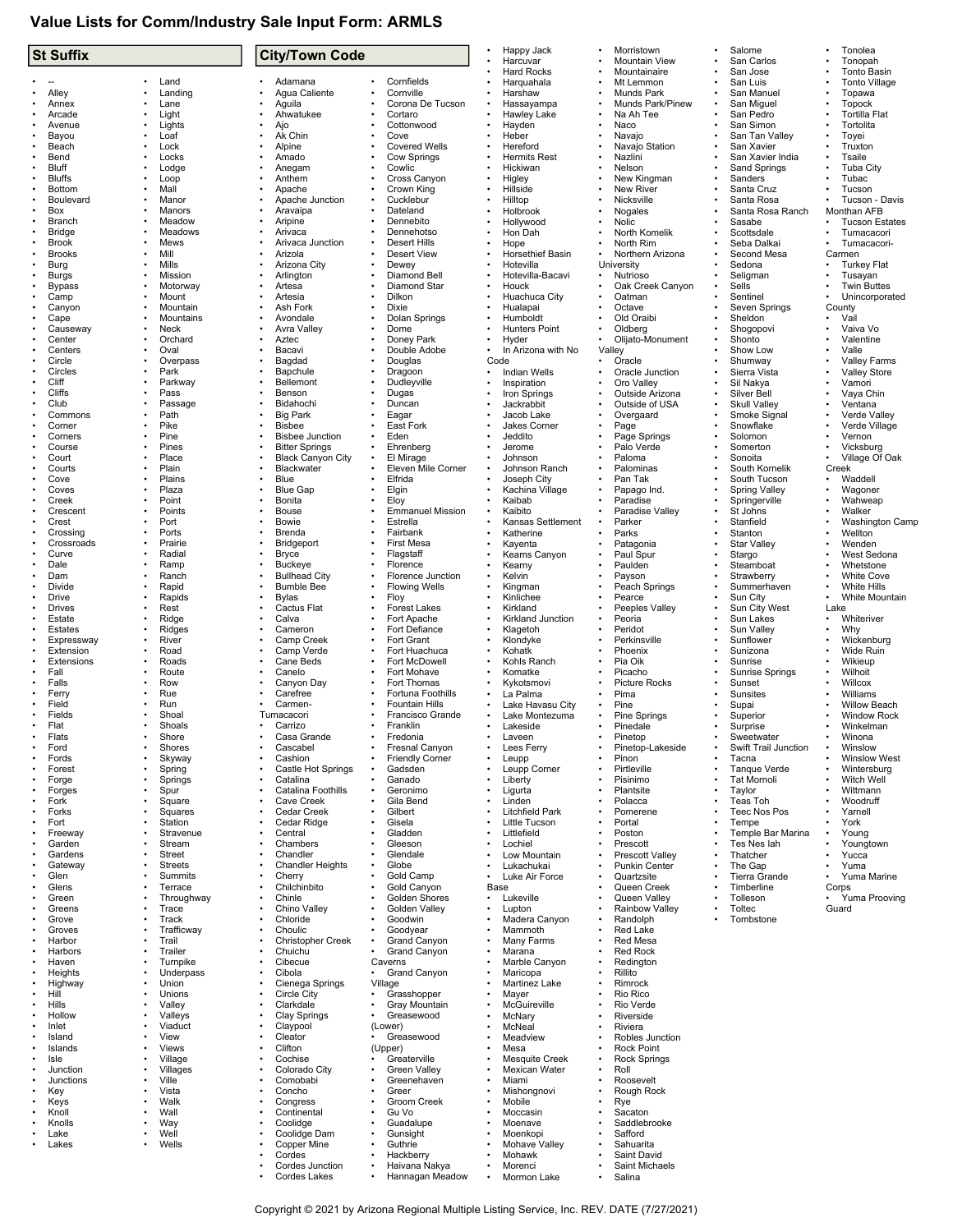# **Value Lists for Comm/Industry Sale Input Form: ARMLS**

| <b>State/Province</b> |                        | 85201<br>85202                   | 85313<br>85316 | 85610<br>85611 | 85911<br>85912 | 86405<br>86406                 | 86503<br>86504                 |
|-----------------------|------------------------|----------------------------------|----------------|----------------|----------------|--------------------------------|--------------------------------|
|                       |                        | 85203                            | 85318          | 85613          | 85920          | 86409                          | 86505                          |
| AZ<br>AK              | <b>NC</b><br><b>ND</b> | 85204<br>85205                   | 85320<br>85321 | 85614<br>85615 | 85922<br>85923 | 86411<br>86412                 | 86506<br>86507                 |
| AL                    | NE                     | 85206                            | 85322          | 85616          | 85924          | 86413                          | 86508                          |
| AR                    | <b>NH</b>              | 85207                            | 85323          | 85617          | 85925          | 86426                          | 86510                          |
| CA<br>CO              | <b>NJ</b><br><b>NM</b> | 85208<br>85209                   | 85324<br>85325 | 85618<br>85619 | 85926<br>85927 | 86427<br>86429                 | 86511<br>86512                 |
| <b>CT</b>             | <b>NV</b>              | 85210                            | 85326          | 85620          | 85928          | 86430                          | 86514                          |
| DC                    | NY                     | 85211                            | 85327          | 85621          | 85929          | 86431                          | 86515                          |
| DE                    | OH                     | 85212                            | 85328          | 85622          | 85930          | 86432                          | 86520                          |
| FL<br>GA              | ОΚ<br>ΟR               | 85213<br>85214                   | 85329<br>85331 | 85623<br>85624 | 85931<br>85932 | 86433<br>86434                 | 86535<br>86538                 |
| GU                    | Other/Outside USA      | 85215<br>$\bullet$               | 85332          | 85625          | 85933          | 86435                          | 86540                          |
| HI                    | PA                     | 85216                            | 85333          | 85626          | 85934          | 86436                          | 86544                          |
| IA<br>ID              | PR<br>PW               | 85217<br>85218                   | 85334<br>85335 | 85627<br>85628 | 85935<br>85936 | 86437<br>86438                 | 86545<br>86547                 |
| IL                    | RI                     | 85219                            | 85336          | 85629          | 85937          | 86439                          | 86556                          |
| IN                    | SC                     | 85220                            | 85337          | 85630          | 85938          | 86440                          | 86601                          |
| KS                    | <b>SD</b>              | 85221                            | 85338          | 85631          | 85939          | 86441                          | 87401                          |
| KY<br>LA              | Sonora<br>TN           | 85222<br>85223                   | 85339<br>85340 | 85632<br>85633 | 85940<br>85941 | 86442<br>86443                 | 87420<br>89297                 |
| МA                    | <b>TX</b>              | 85224                            | 85341          | 85634          | 85942          | 86444                          | 89327                          |
| <b>MD</b>             | UT                     | 85225                            | 85342          | 85635          | 86001          | 86445                          | 95338                          |
| ME<br>MI              | VA<br>VI               | 85226<br>85227                   | 85343<br>85344 | 85636<br>85637 | 86002<br>86003 | 86446<br>86502                 | 96353<br>96740                 |
| MN                    | VT                     | 85228                            | 85345          | 85638          | 86004          |                                |                                |
| МO                    | <b>WA</b>              | 85230                            | 85346          | 85639          | 86005          | <b>County Code</b>             |                                |
| MP                    | WI                     | 85231                            | 85347          | 85640          | 86011          |                                |                                |
| MS<br>МT<br>$\bullet$ | <b>WV</b>              | 85232<br>85233                   | 85348<br>85349 | 85641<br>85642 | 86015<br>86016 | Apache                         | Mohave                         |
|                       |                        | 85234                            | 85350          | 85643          | 86017          | Cochise                        | Navajo                         |
| <b>Zip Code</b>       |                        | 85235                            | 85351          | 85644          | 86018          | Coconino                       | Other                          |
|                       |                        | 85236<br>85237                   | 85352<br>85353 | 85645<br>85646 | 86020<br>86021 | Gila<br>Graham                 | Pima<br>Pinal                  |
| 00000                 | 85045                  | 85238                            | 85354          | 85648          | 86022          | Greenlee                       | Santa Cruz                     |
| 03000                 | 85046                  | 85239                            | 85355          | 85650          | 86023          | La Paz                         | Yavapai                        |
| 15351                 | 85048                  | 85240                            | 85356          | 85651          | 86024          | Maricopa                       | Yuma                           |
| 25705<br>29212        | 85049<br>85050         | 85241<br>85242                   | 85357<br>85358 | 85652<br>85653 | 86025<br>86028 |                                |                                |
| 33033                 | 85051                  | 85243                            | 85359          | 85654          | 86029          | <b>Flood Zone</b>              |                                |
| 33176                 | 85053                  | 85244                            | 85360          | 85655          | 86030          |                                |                                |
| 33196<br>35035        | 85054<br>85055         | 85245<br>85246                   | 85361          | 85658          | 86031          | No<br><b>TBD</b>               | Yes                            |
| 37320                 | 85056                  | 85247                            | 85362<br>85363 | 85662<br>85670 | 86032<br>86033 |                                |                                |
| 58202                 | 85057                  | 85248                            | 85364          | 85671          | 86034          | <b>Tax Municipality</b>        |                                |
| 58296                 | 85060                  | 85249                            | 85365          | 85701          | 86035          |                                |                                |
| 78735<br>78746        | 85061<br>85062         | 85250<br>85251                   | 85366<br>85367 | 85702<br>85703 | 86036<br>86038 | Apache - COUNTY                | Miami                          |
| 82014                 | 85063                  | 85252                            | 85369          | 85704          | 86039          | Apache Junction                | Mohave - COUNTY                |
| 82326                 | 85064                  | 85253                            | 85371          | 85705          | 86040          | Avondale                       | Navajo - COUNTY                |
| 82521<br>83293        | 85065<br>85066         | 85254                            | 85372          | 85706          | 86042          | Benson<br>Bisbee               | Nogales<br>Oro Valley          |
| 83550                 | 85067                  | 85255<br>85256                   | 85373<br>85374 | 85707<br>85708 | 86043<br>86044 | <b>Buckeye</b>                 | <b>OUTSIDE</b>                 |
| 83574                 | 85068                  | 85257                            | 85375          | 85709          | 86045          | <b>Bullhead City</b>           | ARIZONA                        |
| 83935                 | 85069                  | 85258                            | 85376          | 85710          | 86046          | Camp Verde                     | Page                           |
| 84242<br>84243        | 85070<br>85071         | 85259                            | 85377          | 85711          | 86047          | Carefree<br>Casa Grande        | Paradise Valley<br>Parker      |
| 84248                 | 85072                  | 85260<br>85261                   | 85378<br>85379 | 85712<br>85713 | 86052<br>86053 | Cave Creek                     | Patagonia                      |
| 84351                 | 85073                  | 85262                            | 85380          | 85714          | 86054          | Chandler                       | Payson                         |
| 85000                 | 85074                  | 85263                            | 85381          | 85715          | 86086          | Chino Valley                   | Peoria                         |
| 85001<br>85002        | 85075<br>85076         | 85264<br>85266                   | 85382<br>85383 | 85716<br>85717 | 86204<br>86205 | Clarkdale<br>Clifton           | Phoenix<br>Pima - COUNTY       |
| 85003                 | 85077                  | 85267                            | 85385          | 85718          | 86235          | Cochise - COUNTY               | Pima - TOWN                    |
| 85004                 | 85078                  | 85268                            | 85387          | 85719          | 86258          | Coconino -                     | Pinal - COUNTY                 |
| 85005<br>85006        | 85079<br>85080         | 85269                            | 85388          | 85720          | 86260          | <b>COUNTY</b><br>Colorado City | Pinetop-Lakeside<br>Prescott   |
| 85007                 | 85082                  | 85271<br>85272                   | 85390<br>85392 | 85721<br>85722 | 86268<br>86301 | Coolidge                       | <b>Prescott Valley</b>         |
| 85008                 | 85083                  | 85273                            | 85395          | 85723          | 86302          | Cottonwood                     | Quartzsite                     |
| 85009                 | 85085                  | 85274                            | 85396          | 85724          | 86303          | Dewey-Humboldt                 | Queen Creek                    |
| 85010<br>85011        | 85086<br>85087         | 85275                            | 85401          | 85725          | 86304          | Douglas<br>Duncan              | Safford<br>Sahuarita           |
| 85012                 | 85096                  | 85277<br>85278                   | 85431<br>85441 | 85726<br>85727 | 86305<br>86312 | Eagar                          | San Luis                       |
| 85013                 | 85098                  | 85279<br>۰                       | 85501          | 85728          | 86313          | El Mirage                      | Santa Cruz -                   |
| 85014                 | 85099                  | 85280                            | 85502          | 85729          | 86314          | Eloy                           | COUNTY<br>Scottsdale           |
| 85015<br>85016        | 85117<br>85118         | 85281<br>85282                   | 85530<br>85531 | 85730<br>85731 | 86315<br>86320 | Flagstaff<br>Florence          | Sedona                         |
| 85017                 | 85119                  | 85283                            | 85532          | 85732          | 86321          | <b>Fountain Hills</b>          | Show Low                       |
| 85018                 | 85120                  | 85284                            | 85533          | 85733          | 86322          | Fredonia                       | Sierra Vista                   |
| 85019<br>85020        | 85121                  | 85285                            | 85534          | 85734          | 86323          | Gila - COUNTY<br>Gila Bend     | Snowflake<br>Somerton          |
| 85021                 | 85122<br>85123         | 85286<br>85287                   | 85535<br>85536 | 85735<br>85736 | 86324<br>86325 | Gilbert                        | South Tucson                   |
| 85022                 | 85127                  | 85289                            | 85539          | 85737          | 86326          | Glendale                       | Springerville                  |
| 85023                 | 85128                  | 85290<br>۰                       | 85540          | 85738          | 86327          | Globe                          | St Johns                       |
| 85024<br>85025        | 85130<br>85131         | 85291<br>85292                   | 85541<br>85542 | 85739<br>85740 | 86329<br>86330 | Goodyear<br>Graham - COUNTY    | <b>Star Valley</b><br>Superior |
| 85026                 | 85132                  | 85293                            | 85543          | 85741          | 86331          | Greenlee -                     | Surprise                       |
| 85027                 | 85135                  | 85294                            | 85544          | 85742          | 86332          | <b>COUNTY</b>                  | Taylor                         |
| 85028<br>85029        | 85137                  | 85295                            | 85545          | 85743          | 86333          | Guadalupe<br>Hayden            | Tempe<br>Thatcher              |
| 85030                 | 85138<br>85139         | 85296<br>85297                   | 85546<br>85547 | 85744<br>85745 | 86334<br>86335 | Holbrook                       | Tolleson                       |
| 85031                 | 85140                  | 85298                            | 85548          | 85746          | 86336          | Huachuca City                  | Tombstone                      |
| 85032                 | 85141                  | 85299                            | 85550          | 85747          | 86337          | Jerome                         | Tucson                         |
| 85033<br>85034        | 85142<br>85143         | 85301<br>۰                       | 85551          | 85748          | 86338<br>86339 | Kearny<br>Kingman              | Tusayan<br>Wellton             |
| 85035                 | 85145                  | 85302<br>85303                   | 85552<br>85553 | 85749<br>85750 | 86340          | La Paz - COUNTY                | Wickenburg                     |
| 85036                 | 85147                  | 85304                            | 85554          | 85751          | 86341          | Lake Havasu City               | Willcox                        |
| 85037                 | 85172                  | 85305<br>$\bullet$               | 85601          | 85752          | 86342          | Litchfield Park                | Williams                       |
| 85038<br>85039        | 85173<br>85178         | 85306<br>85307                   | 85602<br>85603 | 85754<br>85755 | 86343<br>86351 | Mammoth<br>Marana              | Winkelman<br>Winslow           |
| 85040                 | 85190                  | 85308                            | 85605          | 85757          | 86364          | Maricopa - CITY                | Yavapai - COUNTY               |
| 85041                 | 85191                  | 85309                            | 85606          | 85775          | 86401          | Maricopa -                     | Youngtown                      |
| 85042                 | 85192                  | 85310                            | 85607          | 85777          | 86402          | <b>COUNTY</b>                  | Yuma - CITY                    |
| 85043                 | 85193<br>85194         | 85311<br>۰<br>85312<br>$\bullet$ | 85608<br>85609 | 85901<br>85902 | 86403<br>86404 | Mesa                           | Yuma - COUNTY                  |